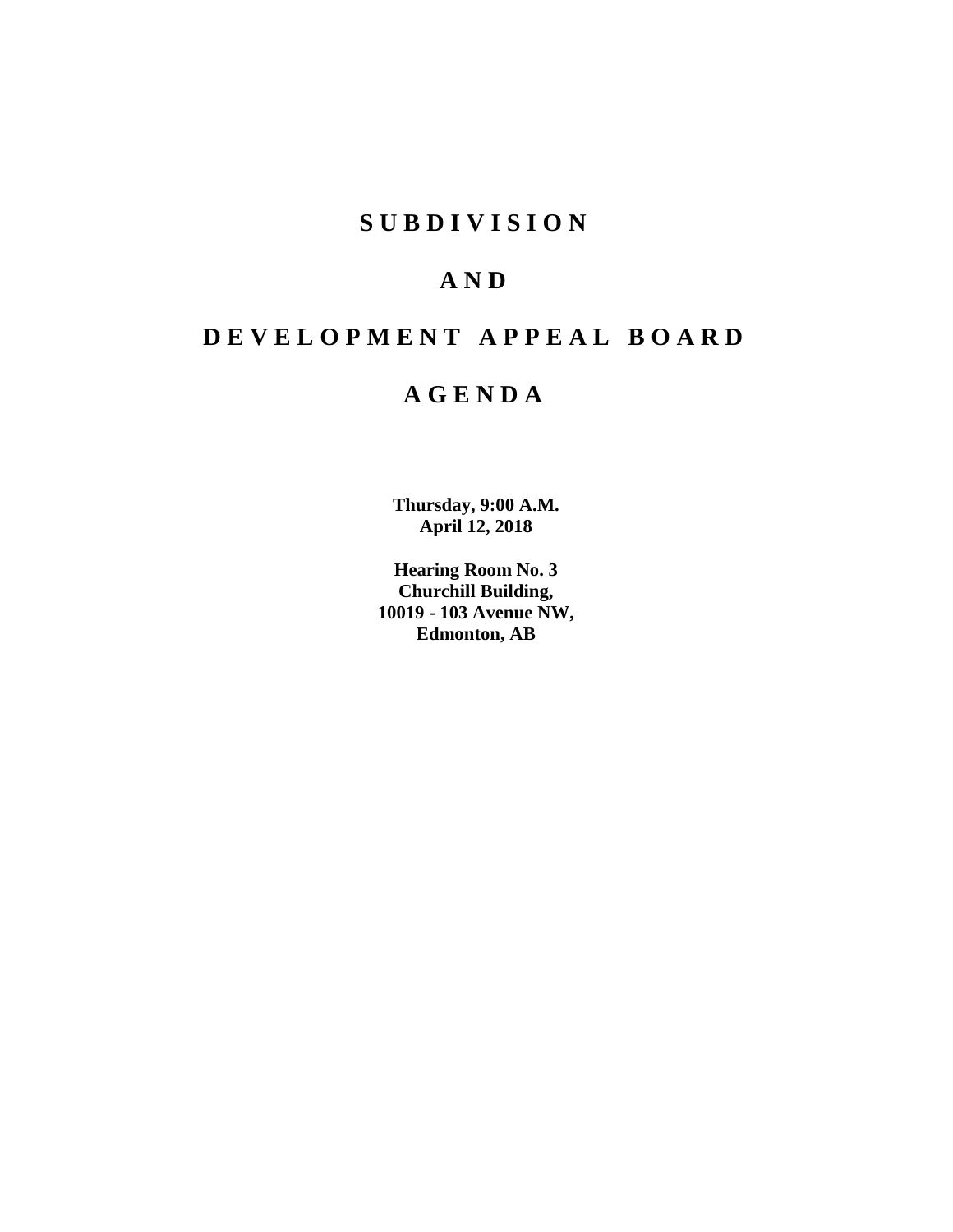# **SUBDIVISION AND DEVELOPMENT APPEAL BOARD HEARING ROOM NO. 3**

I 9:00 A.M. SDAB-D-18-050 To park a Recreational Vehicle in the required Front Yard 12011 - 129 Street NW Project No.: 275019995-001 *NOTE: Unless otherwise stated, all references to "Section numbers" in this Agenda refer to the authority under the Edmonton Zoning Bylaw 12800.*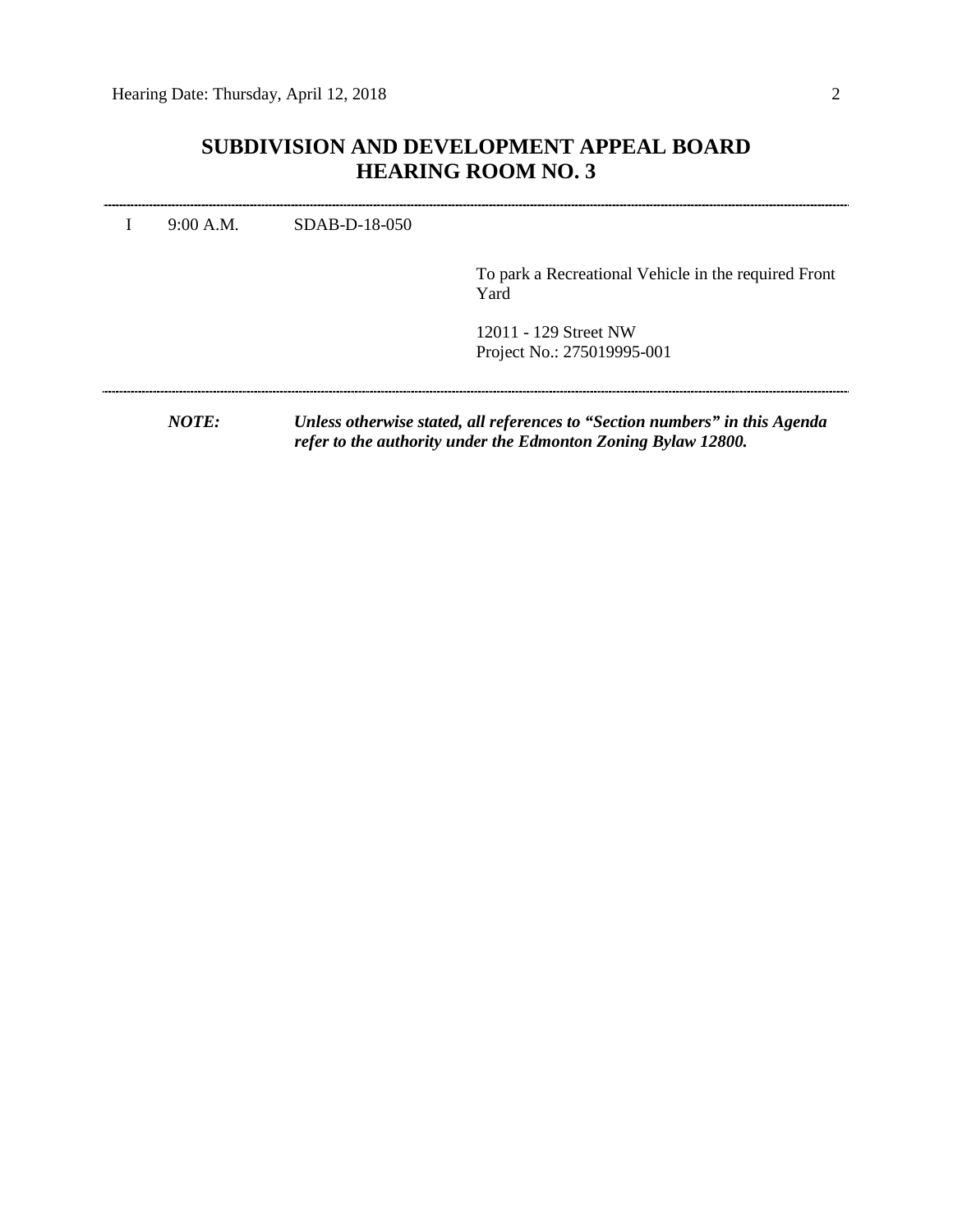| ITEM I: 9:00 A.M. |                                                        | FILE: SDAB-D-18-050                                       |  |  |  |
|-------------------|--------------------------------------------------------|-----------------------------------------------------------|--|--|--|
|                   | AN APPEAL FROM THE DECISION OF THE DEVELOPMENT OFFICER |                                                           |  |  |  |
|                   | <b>APPELLANT:</b>                                      |                                                           |  |  |  |
|                   | <b>APPLICATION NO.:</b>                                | 275019995-001                                             |  |  |  |
|                   | <b>APPLICATION TO:</b>                                 | Park a Recreational Vehicle in the<br>required Front Yard |  |  |  |
|                   | <b>DECISION OF THE</b><br>DEVELOPMENT AUTHORITY:       | Refused                                                   |  |  |  |
|                   | <b>DECISION DATE:</b>                                  | February 28, 2018                                         |  |  |  |
|                   | <b>DATE OF APPEAL:</b>                                 | March 14, 2018                                            |  |  |  |
|                   | MUNICIPAL DESCRIPTION<br>OF SUBJECT PROPERTY:          | 12011 - 129 Street NW                                     |  |  |  |
|                   | <b>LEGAL DESCRIPTION:</b>                              | Plan 4068HW Blk 3 Lot 43                                  |  |  |  |
|                   | ZONE:                                                  | RF1-Single Detached Residential Zone                      |  |  |  |
|                   | <b>OVERLAY:</b>                                        | Mature Neighbourhood Overlay                              |  |  |  |
|                   | <b>STATUTORY PLAN:</b>                                 | N/A                                                       |  |  |  |
|                   |                                                        |                                                           |  |  |  |

## *Grounds for Appeal*

The Appellant provided the following reasons for appealing the decision of the Development Authority:

We have owned our home at 12011 129 Street for over five years, and we have lived under the assumption that the parking pad to the north side of our house (which is deemed as the required front yard of my property) was legal. The realtor we purchased through told us that there was an easement on the retaining wall to the parking pad which was all taken care of by the previous owner as his sole use for the parking pad was for his own RV/trailer. We have had our RV parked on said pad during our years here, without complaint. Our neighbors are willing to sign a letter stating they've no issue with our RV being on the parking pad, as it is hidden by a fence and a tree in our side yard. To park it in our backyard would require tearing out a section of fence along 129 st (collector road) and parking it between our house and our detached garage; because we're on a corner lot that would not only eliminate the use of our "backyard" and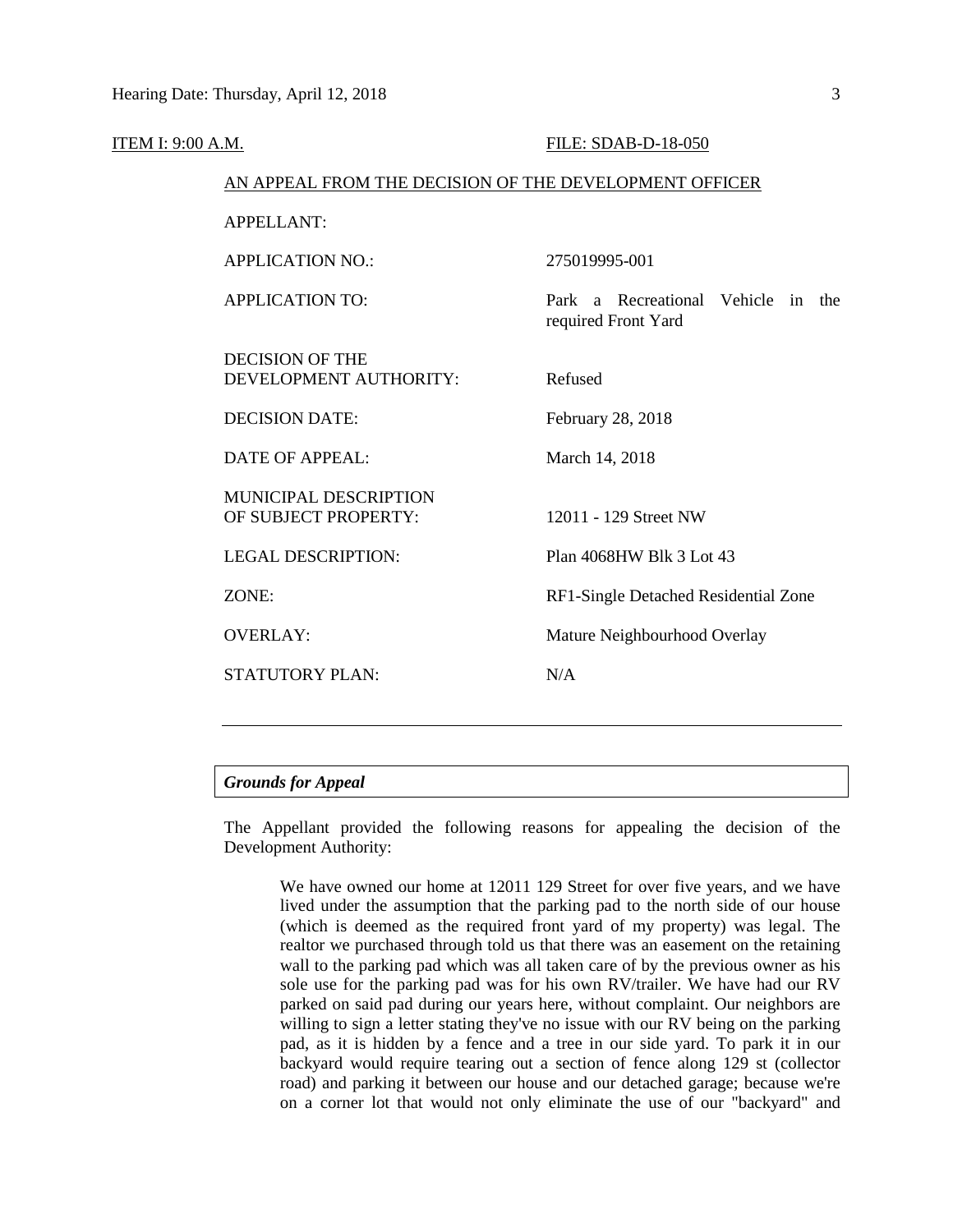decrease our enjoyment of our property, but also park the RV in plain sight to everyone driving along 129 Street, which is what I believe the bylaw was put in place to prevent. It would also require expanding our existing driveway/pad thus reducing green space adding more strain to existing drainage infrastructure. The initial bylaw officer indicated this was not a complaint put forth by anyone in the community, the residents that live and own property nearby, but rather herself who happened to drive by while in the area for another work related inquiry. I hope that a reasonable conclusion can be reached in regards to having an RV parked out of the way on a corner lot, rather than in a sticking out like a sore thumb along a major collector road with greater negative impact to neighbors surrounding our property.

# *General Matters*

# **Appeal Information:**

The *Municipal Government Act*, RSA 2000, c M-26 states the following:

# **Grounds for Appeal**

**685(1)** If a development authority

- (a) fails or refuses to issue a development permit to a person,
- (b) issues a development permit subject to conditions, or
- (c) issues an order under section 645,

the person applying for the permit or affected by the order under section 645 may appeal to the subdivision and development appeal board.

**(2)** In addition to an applicant under subsection (1), any person affected by an order, decision or development permit made or issued by a development authority may appeal to the subdivision and development appeal board.

#### **Appeals**

**686(1)** A development appeal to a subdivision and development appeal board is commenced by filing a notice of the appeal, containing reasons, with the board,

- (a) in the case of an appeal made by a person referred to in section 685(1)
	- (i) with respect to an application for a development permit,
		- (A) within 21 days after the date on which the decision is made under section 642, or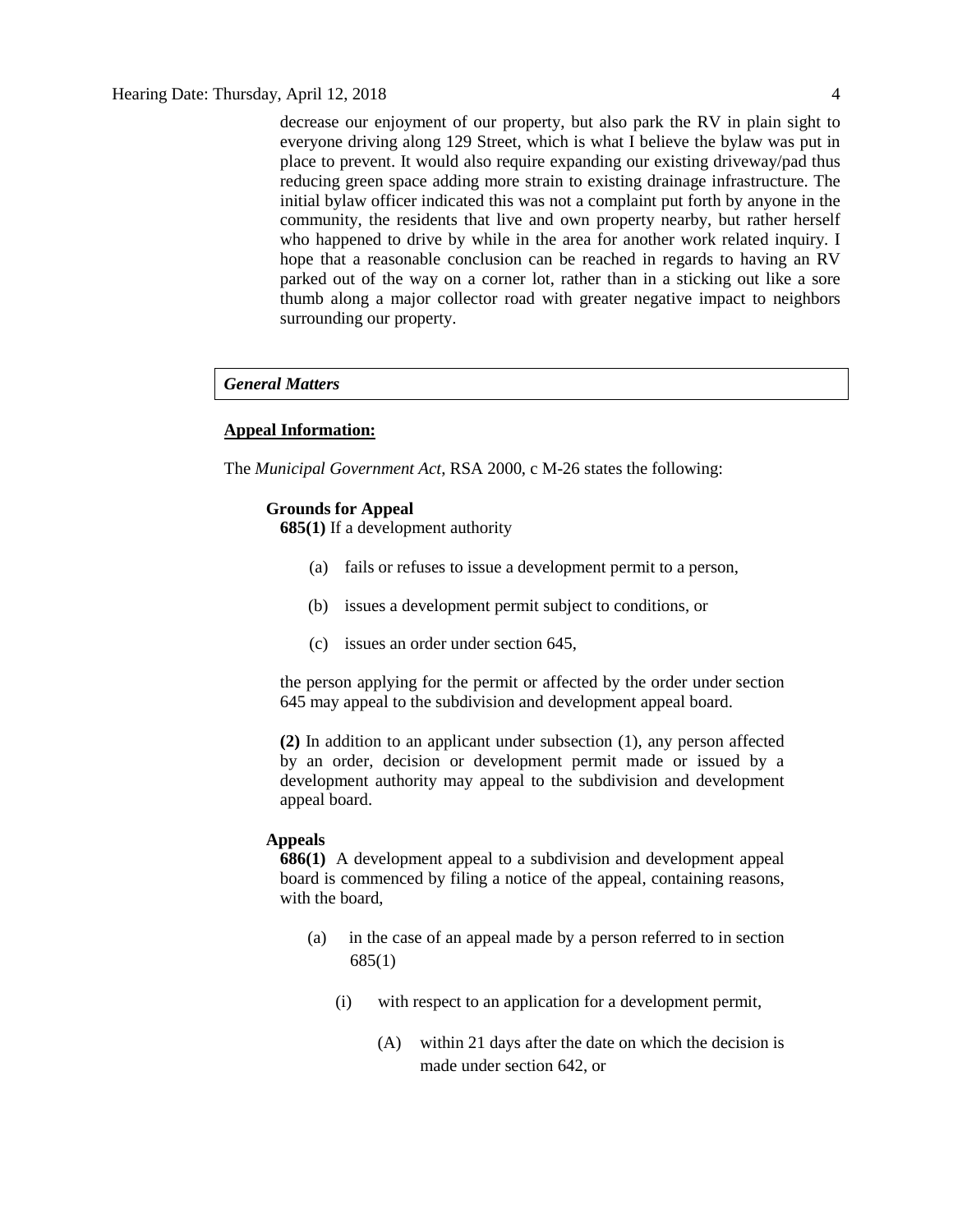- (B) if no decision is made with respect to the application within the 40-day period, or within any extension of that period under section 684, within 21 days after the date the period or extension expires,
- or
- (ii) with respect to an order under section 645, within 21 days after the date on which the order is made, or
- (b) in the case of an appeal made by a person referred to in section 685(2), within 21 days after the date on which the notice of the issuance of the permit was given in accordance with the land use bylaw.

#### **Hearing and Decision**

**687(3)** In determining an appeal, the subdivision and development appeal board

- (a.1) must comply with the land use policies;
- (a.2) subject to section 638, must comply with any applicable statutory plans;
- (a.3) subject to clause (d), must comply with any land use bylaw in effect;

…

- (c) may confirm, revoke or vary the order, decision or development permit or any condition attached to any of them or make or substitute an order, decision or permit of its own;
- (d) may make an order or decision or issue or confirm the issue of a development permit even though the proposed development does not comply with the land use bylaw if, in its opinion,
	- (i) the proposed development would not
		- (A) unduly interfere with the amenities of the neighbourhood, or
		- (B) materially interfere with or affect the use, enjoyment or value of neighbouring parcels of land,

and

(ii) the proposed development conforms with the use prescribed for that land or building in the land use bylaw.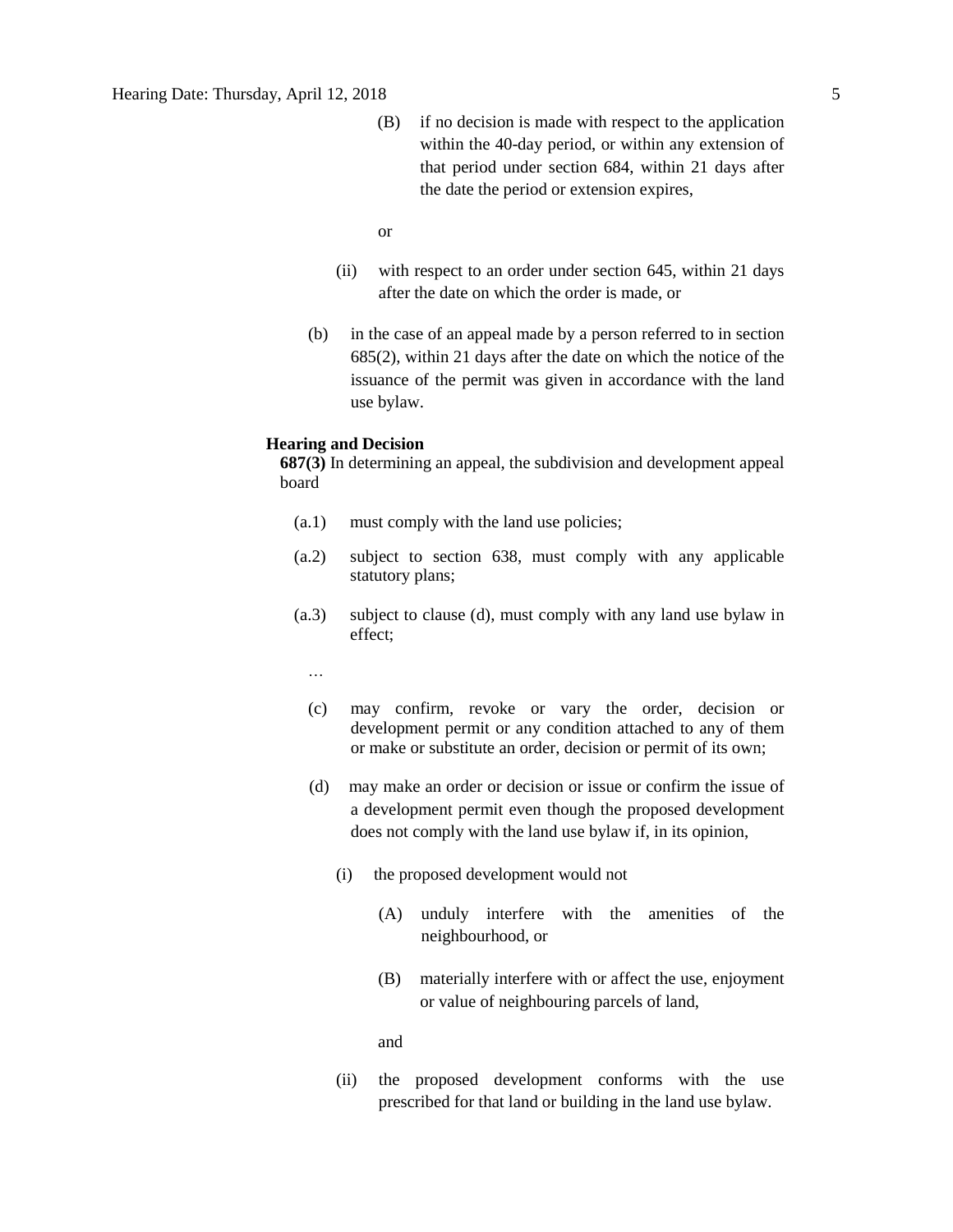#### **Non-conforming use and non-conforming buildings**

**643**(1) If a development permit has been issued on or before the day on which a land use bylaw or a land use amendment bylaw comes into force in a municipality and the bylaw would make the development in respect of which the permit was issued a non-conforming use or non-conforming building, the development permit continues in effect in spite of the coming into force of the bylaw.

(2) A non-conforming use of land or a building may be continued but if that use is discontinued for a period of 6 consecutive months or more, any future use of the land or building must conform with the land use bylaw then in effect.

(3) A non-conforming use of part of a building may be extended throughout the building but the building, whether or not it is a non-conforming building, may not be enlarged or added to and no structural alterations may be made to it or in it.

(4) A non-conforming use of part of a lot may not be extended or transferred in whole or in part to any other part of the lot and no additional buildings may be constructed on the lot while the non-conforming use continues.

(5) A non-conforming building may continue to be used but the building may not be enlarged, added to, rebuilt or structurally altered except

(a) to make it a conforming building,

(b) for routine maintenance of the building, if the development authority considers it necessary, or

(c) in accordance with a land use bylaw that provides minor variance powers to the development authority for the purposes of this section.

(6) If a non-conforming building is damaged or destroyed to the extent of more than 75% of the value of the building above its foundation, the building may not be repaired or rebuilt except in accordance with the land use bylaw.

(7) The land use or the use of a building is not affected by a change of ownership or tenancy of the land or building.

#### **General Provisions from the** *Edmonton Zoning Bylaw:*

Under Section 110.2(4) states **Single Detached Housing** is a **Permitted Use** in the **(RF1) Single Detached Residential Zone.**

Under Section 7.2(8), **Single Detached Housing** means development consisting of a building containing only one Dwelling, which is separate from any other Dwelling or building. Where a Secondary Suite is a Permitted or Discretionary Use in a Zone, a building which contains Single Detached Housing may also contain a Secondary Suite. This Use includes Mobile Homes which conform to Section 78 of this Bylaw.

Section 110.1 states that the **General Purpose** of the **(RF1) Single Detached Residential Zone** is to provide Single Detached Housing while allowing other forms of small scale housing in the form of Secondary Suites, and Garden Suites, as well as Semidetached Housing and Duplex Housing under certain conditions.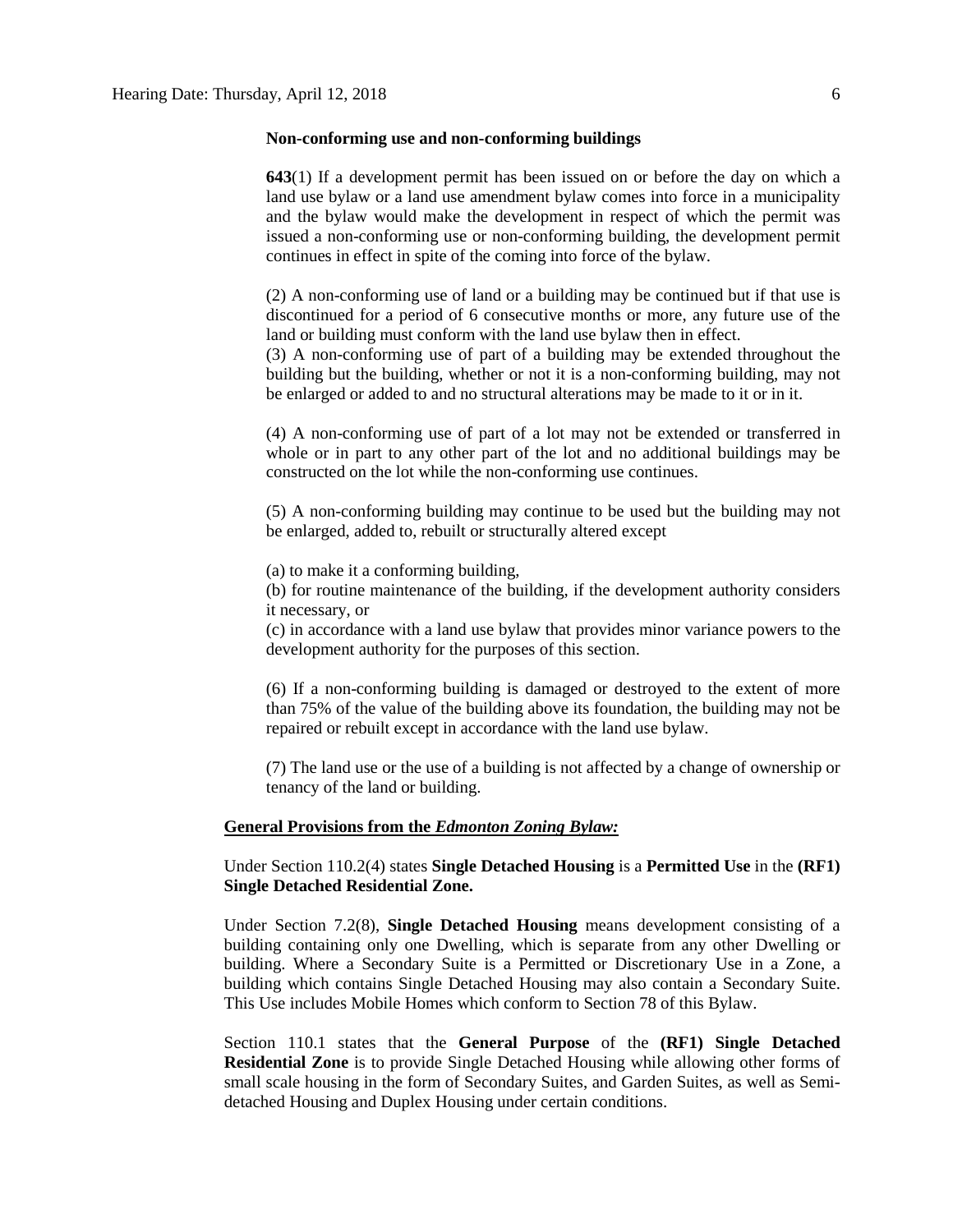# Section 814.1 states that the **General Purpose** of the **Mature Neighbourhood Overlay**  is:

To regulate residential development in Edmonton's mature residential neighbourhoods, while responding to the context of surrounding development, maintaining the pedestrian-oriented design of the streetscape, and to provide an opportunity for consultation by gathering input from affected parties on the impact of a proposed variance to the Overlay regulations.

# *Recreational Vehicle*

Section 45.3 states no person shall keep, in the Front Yard in any Residential Zone, or in the case of a corner Site, in the Front Yard or the flanking Side Yard in any Residential Zone, any large Recreational Vehicle for any longer than is reasonably necessary to load or unload such vehicle.

Section 45.4 states notwithstanding subsection 45.3, from April 1 through October 31 inclusive, on a residential Site with no rear Lane, large Recreational Vehicles may be parked to within [2.0](javascript:void(0);) metres of the interior edge of the sidewalk, or within [2.0](javascript:void(0);) metres of the curb if there is no sidewalk:

- a. where vehicular access is solely available through the Front Yard; or
- b. in the case of a corner Site, where vehicular access is solely available through the Front Yard or through the exterior flanking Side Yard,

subject to the discretion of the Development Officer, who may exercise their variance power to decrease this minimum Setback requirement on a Site by Site basis, given the proximity and orientation of driveways, parking areas, buildings and other physical features which may affect sight lines and amenities on the subject property and on adjacent properties.

Section 45.5 states for the purposes of subsections 45.3 and 45.4, a "large Recreational Vehicle" shall include any motorhome, travel trailer, or fifth wheel trailer; any camper when it is not mounted on a truck, but placed on the ground, on a stand or otherwise stored; or any similar vehicles.

Section 45.6 states for the purposes of subsections 45.3 and 45.4, a "large Recreational Vehicle" shall not include: small utility trailers; camper van conversions; tent trailers; campers which are mounted in trucks; boats; snowmobiles; all-terrain vehicles; jet skis; or motorcycles and trailers to carry them.

## **Development Officer's Determination**

1. Prohibited Objects: a Recreational Vehicle is not permitted to be parked in the Front Yard for any longer than is reasonably necessary to load or unload such vehicle (Section 45.3).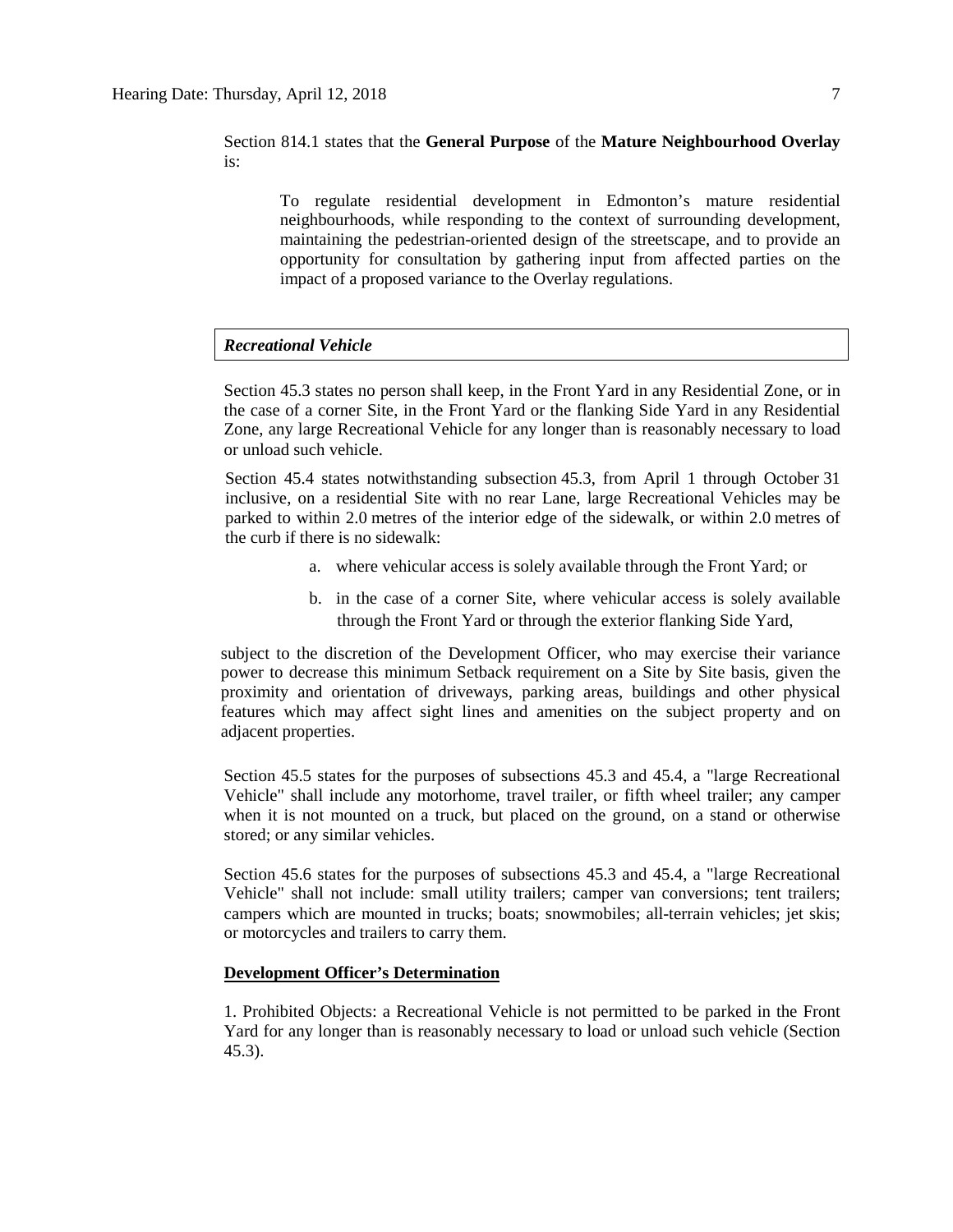# **NOTE: this existing Driveway is Non-Conforming. If the permit were to be approved, variances to the following regulations would be required (Section 11.2.2):**

#### *Non-conforming Driveway*

Section 11.2(2) states the Development Officer may approve, with or without conditions as a Class B Discretionary Development, an enlargement, alteration or addition to a nonconforming building if the non-conforming building complies with the Uses prescribed for that land in this Bylaw and the proposed development would not, in their opinion:

- a. unduly interfere with the amenities of the neighbourhood; or
- b. materially interfere with or affect the use, enjoyment or value of neighbouring properties.

Section 54.1(4)(a) states the Driveway shall lead directly from the roadway to the Garage or Parking Area

Section  $54.2(2)(e)(i)$  states parking spaces shall not be located within a Front Yard.

Section 814.3(17) states regardless of whether a Site has existing vehicular access from a public roadway, other than a Lane, no such access shall be permitted to continue where an Abutting Lane exists.

## **Development Officer's Determination**

2. Parking - Driveways must lead directly from the roadway to the Garage or Parking Area (Section 54.1.4(a)).

3. Parking - Parking spaces shall not be located within a Front Yard (Section  $54.2.2(e)(i)$ )

4. Driveway - The driveway is located off of 121 Ave NW instead of the alley (Section 814.3.17).

#### *Community Consultation*

Section 814.5 states the following:

- 1. When the Development Officer receives a Development Permit Application for a new principal building, new Garage Suite, or new Garden Suite that does not comply with any regulation contained within this Overlay, or receives a Development Permit for alterations to an existing structure that require a variance to Section 814.3(1), 814.3(3), 814.3(5) or 814.3(9) of this Overlay:
	- a. the Development Officer shall send notice, to the recipient parties specified in Table 814.5(2), to outline any requested variances to the Overlay and solicit comments directly related to the proposed variance;
	- b. the Development Officer shall not render a decision on the Development Permit application until 21 days after notice has been sent, unless the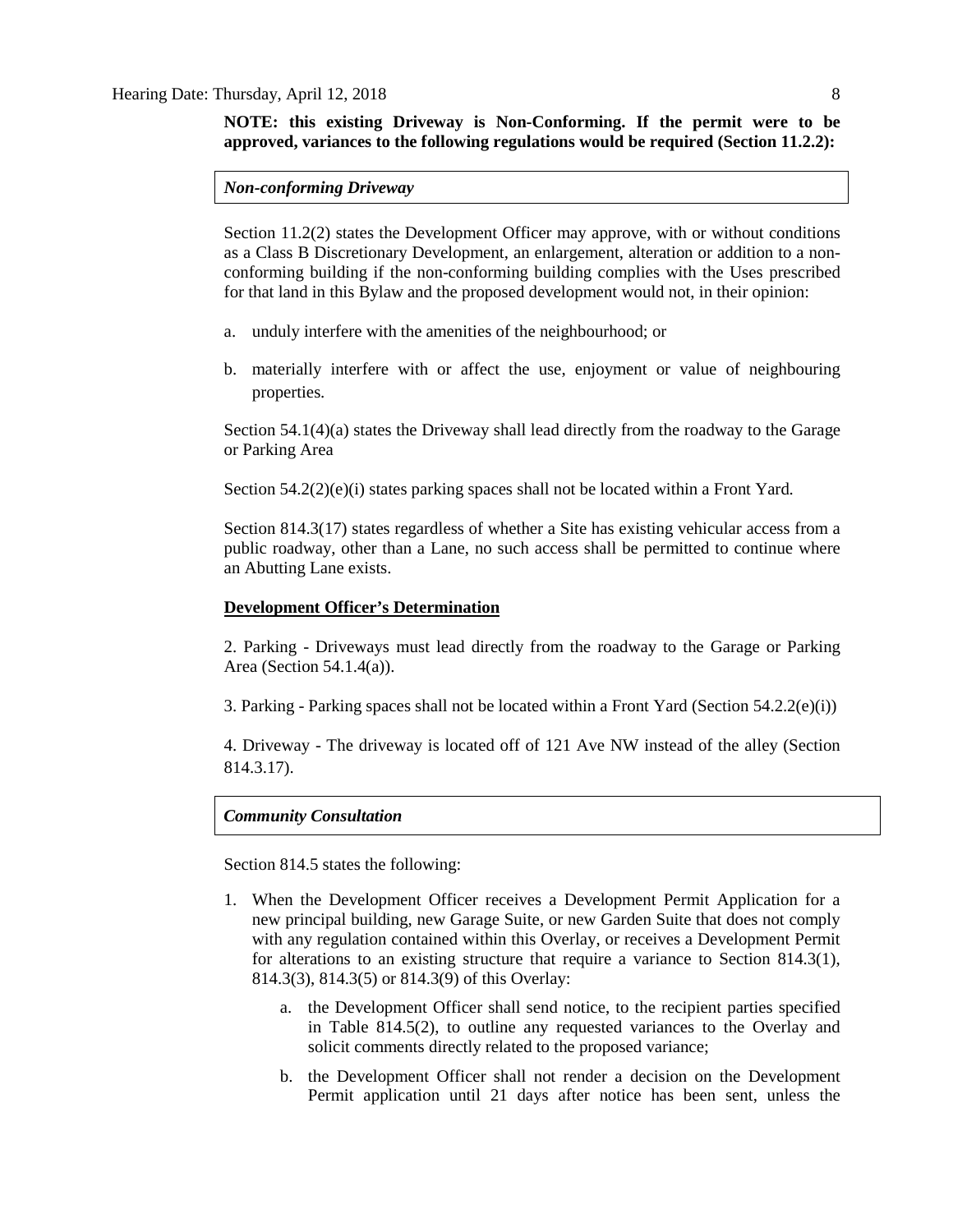Development Officer receives feedback from the specified affected parties in accordance with Table 814.5(2); and

c. the Development Officer shall consider any comments directly related to the proposed variance when determining whether to approve the Development Permit Application in accordance with Sections 11.2 and 11.3.

| Table 814.5(2) |                                                                                                                                                                                                                                          |                                                                                                                                                                                                           |                                                                             |  |  |  |  |
|----------------|------------------------------------------------------------------------------------------------------------------------------------------------------------------------------------------------------------------------------------------|-----------------------------------------------------------------------------------------------------------------------------------------------------------------------------------------------------------|-----------------------------------------------------------------------------|--|--|--|--|
| Tier<br>l#     | <b>Recipient Parties</b>                                                                                                                                                                                                                 | <b>Affected Parties</b>                                                                                                                                                                                   | <b>Regulation of this</b><br><b>Overlay Proposed to be</b><br><b>Varied</b> |  |  |  |  |
| Tier           | The municipal address and<br>lassessed owners of the land<br>wholly or partially located<br>within a distance of 60.0 m<br>of the Site of the proposed<br>development and the<br>President of each Community President of each<br>League | The assessed owners of<br>the land wholly or<br>partially located within a<br>distance of 60.0 m of the $ 814.3(17) -$ Driveway<br>Site of the proposed<br>development and the<br><b>Community League</b> | <b>Access</b>                                                               |  |  |  |  |

# Notice to Applicant/Appellant

Provincial legislation requires that the Subdivision and Development Appeal Board issue its official decision in writing within fifteen days of the conclusion of the hearing. Bylaw No. 11136 requires that a verbal announcement of the Board's decision shall be made at the conclusion of the hearing of an appeal, but the verbal decision is not final nor binding on the Board until the decision has been given in writing in accordance with the *Municipal Government Act*.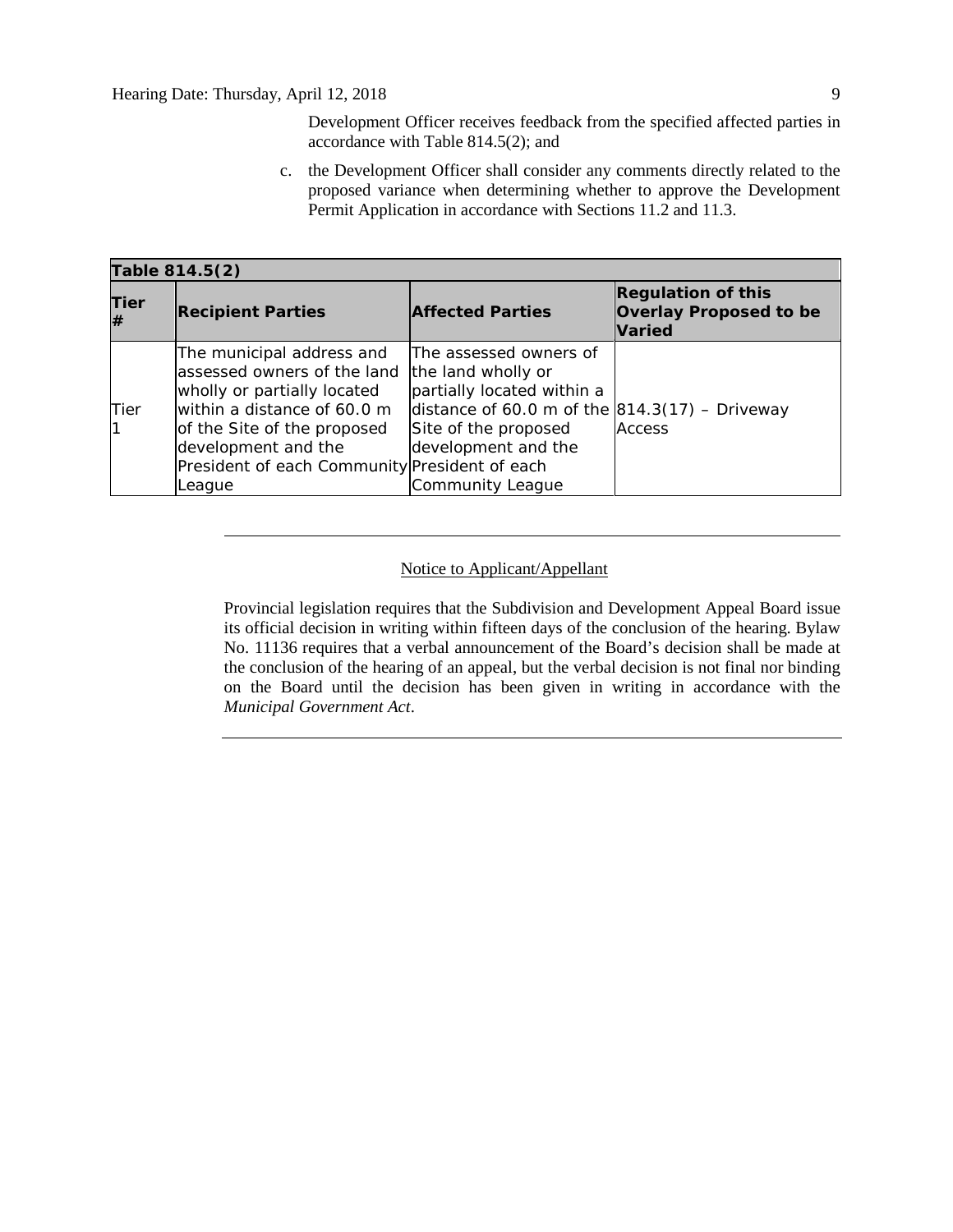| <b>nönfon</b>                                                                                                                                                                                                                                 | Project Number: 275019995-001<br><b>Application Date:</b><br>FEB 16, 2018                                                        |  |  |  |  |  |  |  |
|-----------------------------------------------------------------------------------------------------------------------------------------------------------------------------------------------------------------------------------------------|----------------------------------------------------------------------------------------------------------------------------------|--|--|--|--|--|--|--|
|                                                                                                                                                                                                                                               | Printed:<br>March 21, 2018 at 10:58 AM<br>1 of 2                                                                                 |  |  |  |  |  |  |  |
| <b>Application for</b>                                                                                                                                                                                                                        | Page:                                                                                                                            |  |  |  |  |  |  |  |
| <b>Minor Development Permit</b>                                                                                                                                                                                                               |                                                                                                                                  |  |  |  |  |  |  |  |
| This document is a Development Permit Decision for the development application described below.                                                                                                                                               |                                                                                                                                  |  |  |  |  |  |  |  |
| Applicant                                                                                                                                                                                                                                     | Property Address(es) and Legal Description(s)                                                                                    |  |  |  |  |  |  |  |
|                                                                                                                                                                                                                                               | 12011 - 129 STREET NW<br>Plan 4068HW Blk 3 Lot 43                                                                                |  |  |  |  |  |  |  |
|                                                                                                                                                                                                                                               |                                                                                                                                  |  |  |  |  |  |  |  |
|                                                                                                                                                                                                                                               | <b>Specific Address(es)</b><br>Suite:<br>12011 - 129 STREET NW                                                                   |  |  |  |  |  |  |  |
|                                                                                                                                                                                                                                               |                                                                                                                                  |  |  |  |  |  |  |  |
|                                                                                                                                                                                                                                               | Suite:<br>BSMT, 12011 - 129 STREET NW                                                                                            |  |  |  |  |  |  |  |
|                                                                                                                                                                                                                                               | Entryway: 12011 - 129 STREET NW                                                                                                  |  |  |  |  |  |  |  |
|                                                                                                                                                                                                                                               | Building: 12011 - 129 STREET NW                                                                                                  |  |  |  |  |  |  |  |
| <b>Scope of Application</b>                                                                                                                                                                                                                   |                                                                                                                                  |  |  |  |  |  |  |  |
| To park a Recreational Vehicle in the required Front Yard.                                                                                                                                                                                    |                                                                                                                                  |  |  |  |  |  |  |  |
| <b>Permit Details</b>                                                                                                                                                                                                                         |                                                                                                                                  |  |  |  |  |  |  |  |
| # of Dwelling Units Add/Remove: 0                                                                                                                                                                                                             | Class of Permit:                                                                                                                 |  |  |  |  |  |  |  |
| Client File Reference Number:                                                                                                                                                                                                                 | Lot Grading Needed?: N                                                                                                           |  |  |  |  |  |  |  |
| Minor Dev. Application Fee: Park in required front yard                                                                                                                                                                                       | New Sewer Service Required: N                                                                                                    |  |  |  |  |  |  |  |
| Secondary Suite Included ?: N                                                                                                                                                                                                                 | Stat. Plan Overlay/Annex Area: Mature Neighbourhood Overlay                                                                      |  |  |  |  |  |  |  |
| I/We certify that the above noted details are correct.                                                                                                                                                                                        |                                                                                                                                  |  |  |  |  |  |  |  |
| Applicant signature:                                                                                                                                                                                                                          |                                                                                                                                  |  |  |  |  |  |  |  |
| <b>Development Application Decision</b><br>Refused                                                                                                                                                                                            |                                                                                                                                  |  |  |  |  |  |  |  |
| <b>Reason for Refusal</b><br>necessary to load or unload such vehicle (Section 45.3).                                                                                                                                                         | 1. Prohibited Objects – a Recreational Vehicle is not permitted to be parked in the Front Yard for any longer than is reasonably |  |  |  |  |  |  |  |
| be required (Section $11.2.2$ ):                                                                                                                                                                                                              | NOTE: this existing Driveway is Non-Conforming. If the permit were to be approved, variances to the following regulations would  |  |  |  |  |  |  |  |
| 2. Parking - Driveways must lead directly from the roadway to the Garage or Parking Area (Section 54.1.4(a)).                                                                                                                                 |                                                                                                                                  |  |  |  |  |  |  |  |
| 3. Parking - Parking spaces shall not be located within a Front Yard (Section 54.2.2(e)(i))                                                                                                                                                   |                                                                                                                                  |  |  |  |  |  |  |  |
| 4. Driveway - The driveway is located off of 121 Ave NW instead of the alley (Section 814.3.17).                                                                                                                                              |                                                                                                                                  |  |  |  |  |  |  |  |
| <b>Rights of Appeal</b><br>The Applicant has the right of appeal within 14 days of receiving notice of the Development Application Decision, as outlined in<br>Chapter 24, Section 683 through 689 of the Municipal Government Amendment Act. |                                                                                                                                  |  |  |  |  |  |  |  |
| Issue Date: Feb 28, 2018<br>Development Authority: BERNUY, MICHELLE                                                                                                                                                                           |                                                                                                                                  |  |  |  |  |  |  |  |
| THIS IS NOT A PERMIT                                                                                                                                                                                                                          |                                                                                                                                  |  |  |  |  |  |  |  |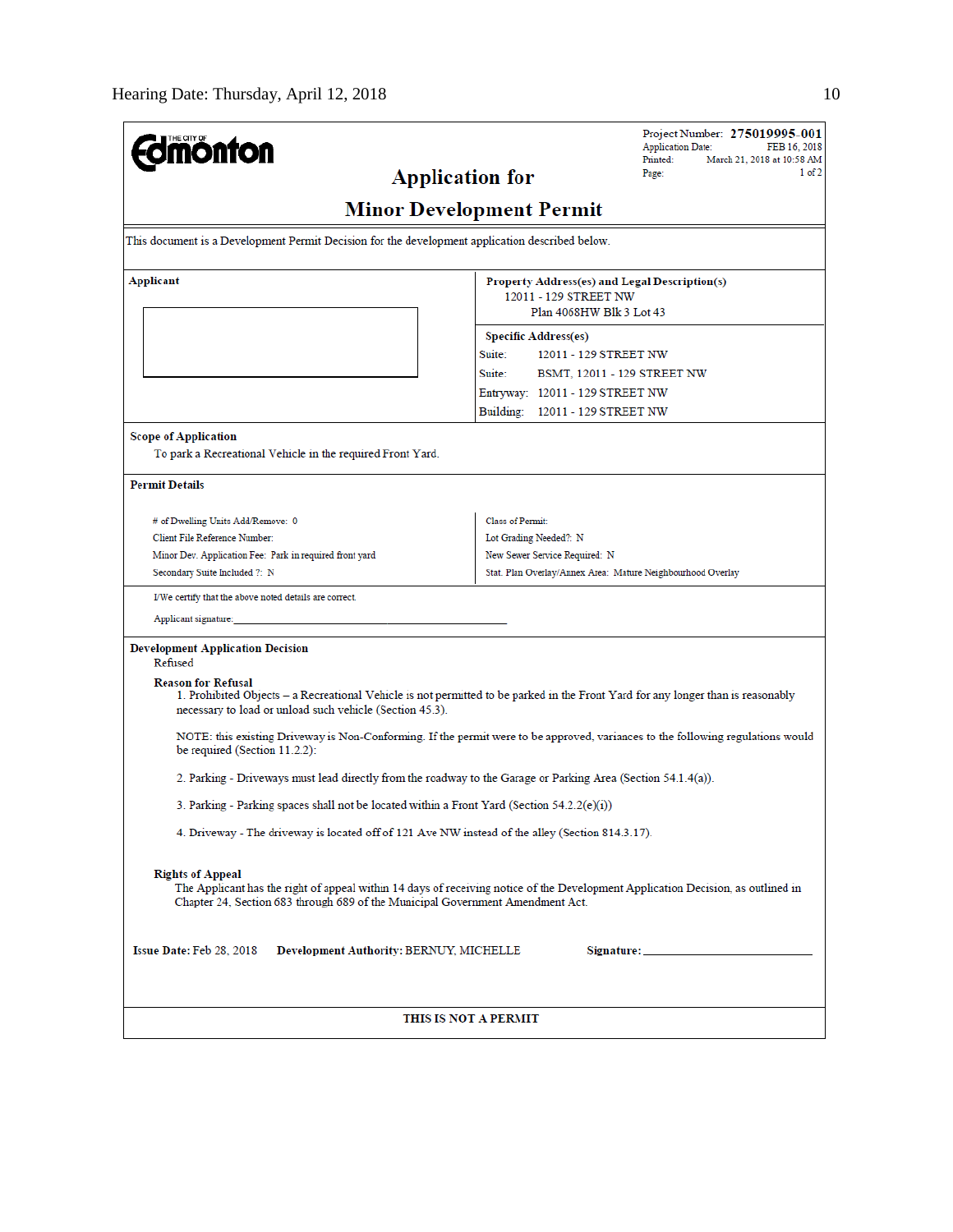| <b>Edmönton</b>                                                               |                                                     | <b>Application for</b>                     |                      | <b>Application Date:</b><br>Printed:<br>Page: | Project Number: 275019995-001<br>FEB 16, 2018<br>March 21, 2018 at 10:58 AM<br>$2$ of $2$ |  |  |  |  |
|-------------------------------------------------------------------------------|-----------------------------------------------------|--------------------------------------------|----------------------|-----------------------------------------------|-------------------------------------------------------------------------------------------|--|--|--|--|
|                                                                               |                                                     |                                            |                      |                                               |                                                                                           |  |  |  |  |
| <b>Minor Development Permit</b><br>Fees                                       |                                                     |                                            |                      |                                               |                                                                                           |  |  |  |  |
| Dev. Application Fee<br><b>Total GST Amount:</b><br><b>Totals for Permit:</b> | <b>Fee Amount</b><br>\$176.00<br>\$0.00<br>\$176.00 | <b>Amount Paid</b><br>\$176.00<br>\$176.00 | Receipt#<br>04801631 | <b>Date Paid</b><br>Feb 16, 2018              |                                                                                           |  |  |  |  |
|                                                                               |                                                     |                                            |                      |                                               |                                                                                           |  |  |  |  |
|                                                                               |                                                     |                                            |                      |                                               |                                                                                           |  |  |  |  |
|                                                                               |                                                     |                                            |                      |                                               |                                                                                           |  |  |  |  |
|                                                                               |                                                     |                                            |                      |                                               |                                                                                           |  |  |  |  |
|                                                                               |                                                     |                                            |                      |                                               |                                                                                           |  |  |  |  |
|                                                                               |                                                     |                                            |                      |                                               |                                                                                           |  |  |  |  |
|                                                                               |                                                     |                                            |                      |                                               |                                                                                           |  |  |  |  |
|                                                                               |                                                     |                                            |                      |                                               |                                                                                           |  |  |  |  |
|                                                                               |                                                     |                                            |                      |                                               |                                                                                           |  |  |  |  |
|                                                                               |                                                     |                                            |                      |                                               |                                                                                           |  |  |  |  |
|                                                                               |                                                     |                                            |                      |                                               |                                                                                           |  |  |  |  |
|                                                                               |                                                     | THIS IS NOT A PERMIT                       |                      |                                               |                                                                                           |  |  |  |  |